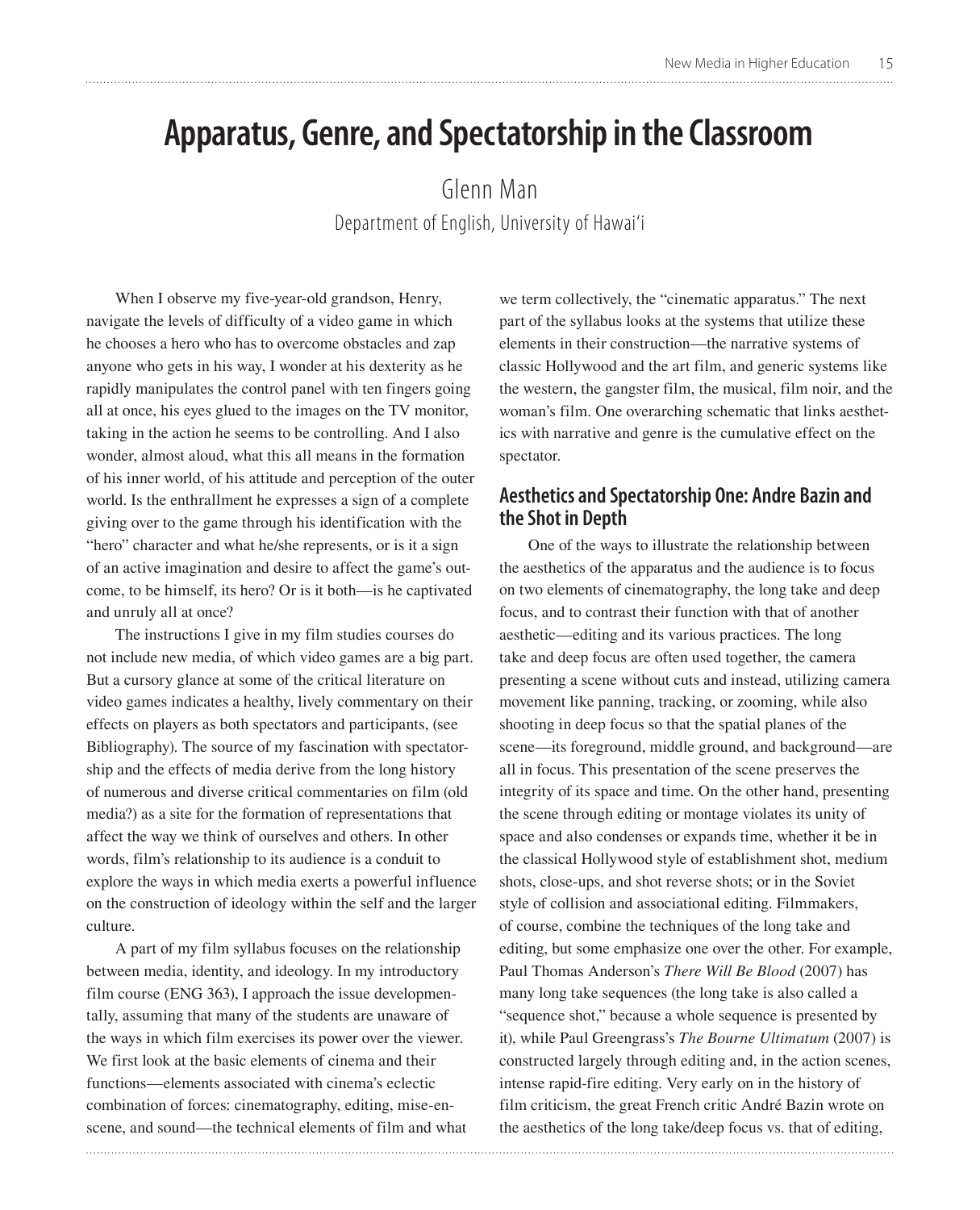and he championed the former over the latter on the basis of their effects on the spectator. For Bazin, besides preserving the unity of space and time, the long take/deep focus shot enables the audience to be active in its viewing—it gives the spectator a choice to direct his/her attention to anywhere within the space of the scene; and given its openness and inclusiveness, it also makes possible the quality of ambiguity within the scene. On the other hand, editing or cutting up a scene directs the viewer's attention, thereby closing off the possibility of ambiguity. Bazin is very eloquent on these differences and on what, for him, are moral grounds for preferring the deep focus cinematography and the long take:

Well used, shooting in depth is not just a more economical, a simpler, and at the same time a more subtle way of getting the most out of a scene. In addition to affecting the structure of film language, it also affects the relationships of the minds of the spectators to the image, and in consequence it influences the interpretation of the spectacle…it implies, consequently, both a more active mental attitude on the part of the spectator and a more positive contribution on his part to the action in progress. While analytical montage only calls for him to follow his guide, to let his attention follow along smoothly with that of the director who will choose what he should see, here he is called upon to exercise at least a minimum of personal choice. It is from his attention and his will that the meaning of the image in part derives…montage by its very nature rules out ambiguity of expression. . . On the other hand, depth of focus reintroduced ambiguity into the structure of the image if not of necessity… at least as a possibility. (Bazin 2004: 49-50)

Bazin used Orson Welles's *Citizen Kane* (1941) as his primary example of the continuous use of deep focus to sustain spectator choice and its vision of the ambiguity of Kane's character and the diverse points of view offered in the narration. An early famous sequence in the film illustrates this technique. The boy Kane is centered in a deep focus shot in the background outside the window of his parents' cabin, playing on his sled in the snow. In the foreground of the shot are his mother and the banker, Thatcher, who are in the process of completing a transaction to hand over Kane as a ward to Thatcher. In the mid-ground is Kane's father who objects to this transaction but is silenced after Thatcher reads the terms of the agreement that provide a generous financial compensation. This shot allows the

viewer an opportunity to assign his/her attention to any part of the scene—foreground, middle ground, or background, but the three planes together reveal the ambiguity of conflicting agendas, including that of the innocent Kane, who is in the background and remains unaware that his future is being bartered by the adults. One of the many motifs of Welles's masterpiece is the centering of Kane in the background of several deep focus shots, his figure and stature playing off against the foreground action in context. For example, after Kane has solidified his publishing empire by luring the top journalists of his rival newspaper to work for him, he throws a party to celebrate the accomplishment. In a deep focus shot, he is seen dancing with chorus girls in the background flush in the excitement of his conquest, but in the foreground, his two best friends and associates, Leland and Bernstein discuss whether this newly gained power will distort his perspective and lead him to forget about his original publishing principles to speak out against corruption and help the common man. The inclusiveness of the shot, with the celebratory Kane in the background and Leland and Bernstein raising questions about Kane's character in the foreground, expresses ambiguity about Kane's success and suggests his future downfall.

A more recent example of a long take/deep focus sequence appears in Olivier Dahan's *La Vie en Rose* (2007), the biopic about Edith Piaf, and it illustrates the degree of sophistication and effectiveness of this technique, inviting spectators to take an active interest in a scene's conflicting and ambiguous elements. The sequence is set up by an earlier scene in which Edith Piaf is waiting in New York for her lover Marcel Cerdan , the middleweight boxer, to cross the Atlantic by plane from France to join her. He shows up in her bedroom, and Edith greets him with great love and serves him dinner in bed. The scene then cuts to the morning as Edith awakens to find Marcel gone from the bed. In a long take/deep focus sequence that uses the tracking and panning camera, Edith circles her huge apartment from room to room, frantically looking for Marcel. In the deep focus background are her agent, servants, and friends looking bewildered and helpless as she desperately cries out for Marcel. Finally, her agent gives her the fatal news that the plane carrying Marcel has crashed, killing him and everyone else on board, and she collapses onto the floor. In this pivotal scene, the tracking camera captures Edith's desperate and deluded desire for Marcel as she vainly searches her apartment, while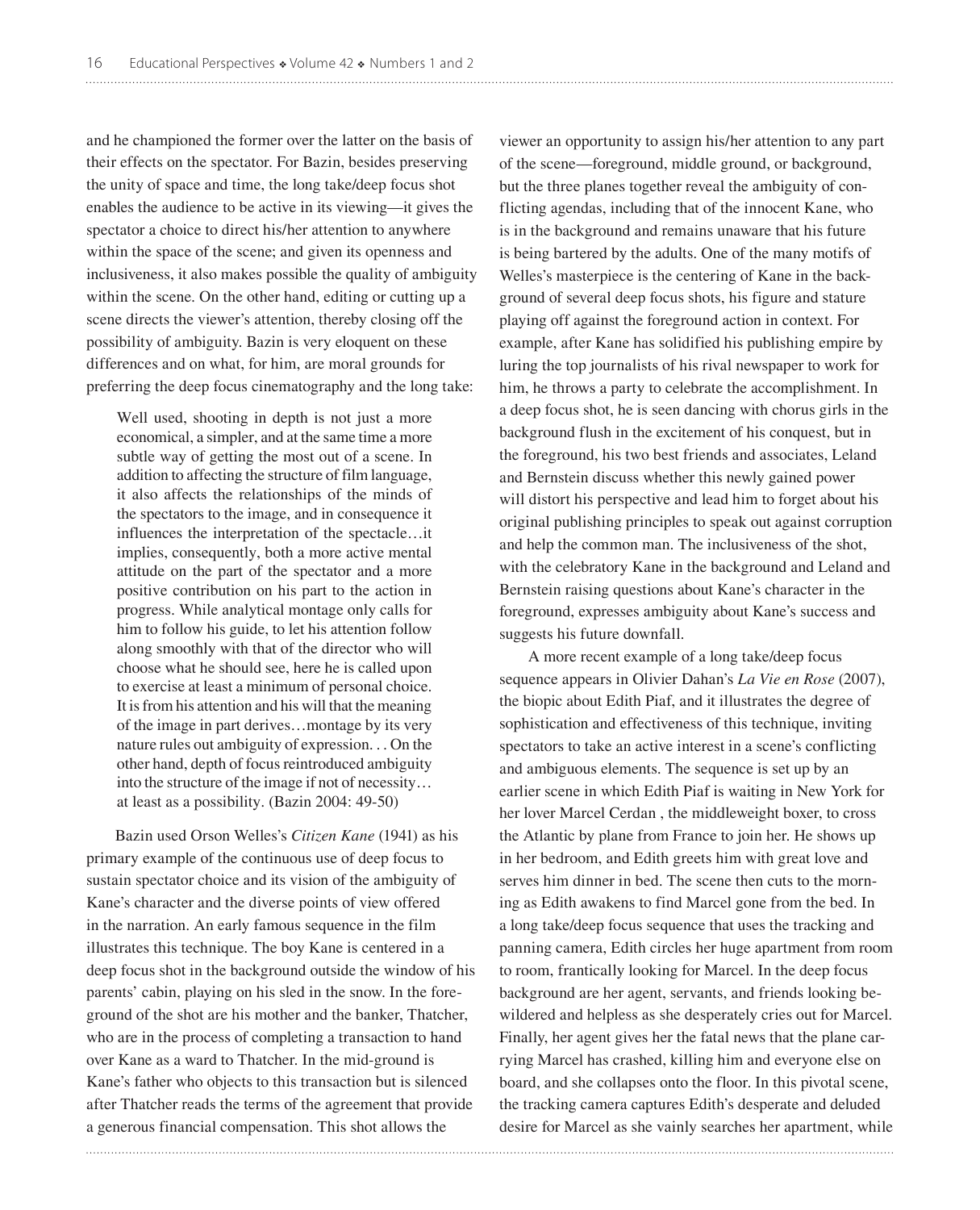the deep focus registers the other characters as they watch her move from room to room. The apparatus privileges the viewer, who observes all of the action and its conflicting elements simultaneously, bestowing a contradictory resonance to the moment—the moment of Edith's intensely expressed delusional desire for Marcel coupled with the concerned, devastated countenances of those around her who know that he is dead.

# **Aesthetics and Spectatorship Two: Soviet Montage & Hollywood's Continuity Editing**

Bazin frames his discussion of deep focus cinematography in contrast to the Soviet school of montage and the classical Hollywood system of continuity editing. This contrast between the long take/deep focus and the two systems of editing practice demonstrates for students-as-spectators how the apparatus can limit agency on the part of the viewer since both systems of editing direct or manipulate viewer attention. Soviet montage affects a materialist ideology, while the classical Hollywood system aims to involve the spectator through patterns of identification with the protagonists. In the famous Odessa Steps sequence from Soviet filmmaker Sergei Eisenstein's *The Battleship Potemkin* (1925), in which czarist soldiers slaughter civilians sympathetic to mutinous sailors in pre-Revolutionary Russia, Eisenstein utilizes several editing techniques—parallel editing, shot reverse shot, overlapping editing, dialectical editing, and associational editing to manipulate viewer sympathy for those being killed. An effective example of associational editing is the series that contrasts the soldiers to the people. The soldiers are presented as mechanically marching down the steps in a straight line, their heads cut out of the picture by the top frame; they are faceless and impersonalized as they shoot and kill. In contrast, the civilians are seen flowing down the steps in long shot, in full figure in medium shots, and as horror-stricken in close-ups of their faces. Eisenstein's editing personalizes them. The audience views them as human beings slaughtered by the machine-like precision of the merciless czarist soldiers

The classical Hollywood system of continuity editing has institutionalized several techniques to draw viewers into the story world of the narrative. Some of these editing techniques involve constructing spatial and temporal continuity within and between scenes to provide a clear sense of the story world and its actions for the viewer, while other techniques enable identification with the characters, thus drawing the viewer into the world of the narrative. When editing for spatial and temporal continuity, an establishment shot orients the audience to the whole scene before its space is cut up into medium and close-up shots; characters are more or less centered in the frame at eye level, and the camera films all the shots of the scene from one side of a 180-degree axis (the so-called "180-degree rule"). To convey continuity, in cuts within scenes, movement will be consistent from right to left or left to right; and in scenes, for example, that condense the action of a car trip from one location to another, movement of that car will be consistent from right to left or left to right within the frame. When editing to affect audience identification with the characters, the shot reverse shot and eyeline matches attach the spectator's point of view to that of the characters, while parallel editing solidifies or intensifies that attachment

The shot reverse shot is often cited as the most used editing technique in mainstream cinema and is normally associated with the point of view of one or two characters—a shot of a character looking at something is followed by a shot of what he is looking at, or a shot of a character talking to someone is followed by a shot of the other character listening or responding. The effect of the shot reverse shot is to make the viewer identify with the character who is looking or talking. Meanwhile, eyeline matches are constructed through the shot reverse shot, over the shoulder shots, or through the camera panning from a character's face to what he/she is looking at. Eyeline matches create a seam of significance within the frame to suture viewers into the moment of the narrative through their identification with the point of view of the characters.

Parallel editing or crosscutting, perfected by D. W. Griffith early in the history of cinema in such films as *Birth of a Nation* (1915) and *Intolerance* (1916), is an editing technique that cuts from one set of characters and action to another set of characters and action that are happening simultaneously. This technique is a staple in the construction of film narrative – it can crosscut among multiple narrative lines or alternate between one character and another in a single story line. Griffith used it famously in chase or "deadline" sequences to intensify spectator identification with the main characters. Crosscutting between two characters in such a sequence, the one rushing to save the other who faces imminent harm, builds suspense and heightens spectator involvement.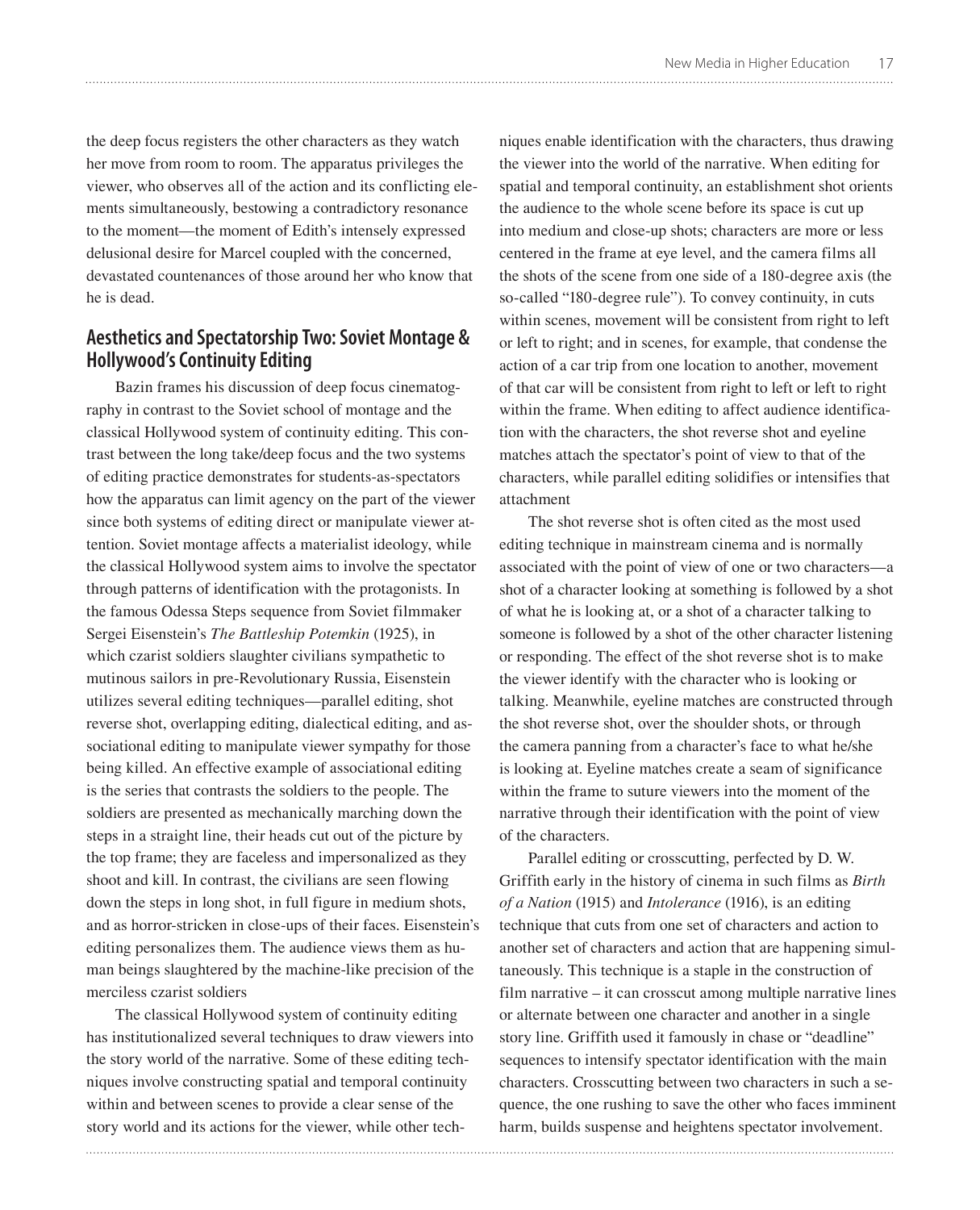Because the intent of the Hollywood system of continuity editing is to draw the viewer into the story world with little confusion or distraction, it is often referred to as "invisible editing." In other words, you don't notice it. David Bordwell is more discreet in his analysis of this style of editing, calling it "moderately self-conscious" in contrast to the overtly self-conscious, reflexive styles of the art film and the experimental film (Bordwell 1985: 160). But the term "invisible editing" does make the point that this technique is not supposed to call attention to itself, but to the story that it is telling. The continuity style fits perfectly with the kind of goal-driven narrative that we associate with mainstream Hollywood cinema and its imitators. This kind of narrative presents psychologically defined individuals, who act as causal agents to solve clear-cut problems or to attain specific aims. It usually ends with a resolution of the problem or achievement or nonachievement of the objectives. Because of the "invisibility" of its style—its clarity, and its strong resolutions of conflicts—the classical Hollywood narrative is a highly satisfactory one for its spectators. And that is where the danger lies for spectators who are unaware of its influence on them, for in being "satisfied," they implicitly buy into the representations within the narrative without explicitly questioning them.

After I have shown students how to become more informed and aware of the ways that film can influence an audience, I go on to discuss the representation of gender in popular culture and the role that film plays in influencing such representations. With insight from Laura Mulvey's 1975 seminal essay in feminist film criticism, "Visual Pleasure and Narrative Cinema," coupled with an analysis of the depiction of women in one particular Hollywood genre (film noir) students are able to develop a more critical awareness of cinema and its representations.

### **Mulvey and Film Noir**

Though Mulvey's essay was published more than thirty years ago, her exploration of the female's objectification and specularization for the male gaze still has great relevance and resonance in our present society. The main points of her classic essay have now become established fare for students of gender ideology and its construction by the cinematic apparatus. Building on psychoanalytic theory and the work of Freud and Lacan, Mulvey observes that the traditional role of men in classical Hollywood cinema is that of active

agent, while women remain passive objects of the viewer's gaze. Moreover, the classical apparatus (the "camera" or the Hollywood system of editing) privileges the point of view of the male subject in mainstream cinema and induces the spectator to identify with his point of view. The apparatus is itself the bearer of a male gaze that mediates between the masculine desires within the spectator and the male protagonist in the film (Mulvey 2004**:** 841-842). And so, the man is the "bearer of the look," while the woman is "coded for strong visual and erotic impact…to connote *to-be-looked-atness*" (Mulvey 2004**:** 841). Mulvey identifies this particular visual pleasure that derives from the conventional cinematic situation as "scopophilia" or "the pleasure in using another person as an object of sexual stimulation through sight" (Mulvey 2004**:** 840).

Mulvey also identifies a second visual pleasure that derives from narrative cinema, that of "narcissism." She explains that this pleasure arises from the need for viewers to identify with the hero protagonist in a film and that this identification is an act of transference from the Lacanian mirror stage in childhood. During this stage, the child sees and recognizes itself in the mirror. But this recognition is "misrecognition," for the child perceives this image as a body of full maturity. It is an image of self as plenitude, more complete than that of the child's own body. The superior mirror image gives rise to the "ideal ego, the alienated subject, which, reintrojected as an ego ideal, gives rise to the future generation of identification with others" (Mulvey 2004: 840). The transference of this process of identification in the movie-going viewer is his identification with the ideal ego figure on the screen:

As the spectator identifies with the main male protagonist, he projects his look onto his like, his screen surrogate, so that the power of the male protagonist as he controls events coincides with the active power of the erotic look, both giving a satisfying sense of omnipotence. . . . The character in the story can make things happen and control events better than the subject/spectator, just as the image in the mirror was more in control of motor coordination. (Mulvey 2004: 842)

For Mulvey, both visual pleasures, the one scopophilic and the other narcissistic, are male-centered and privileged by conventional Hollywood cinema. There are two questions that naturally arise given Mulvey's claims that in the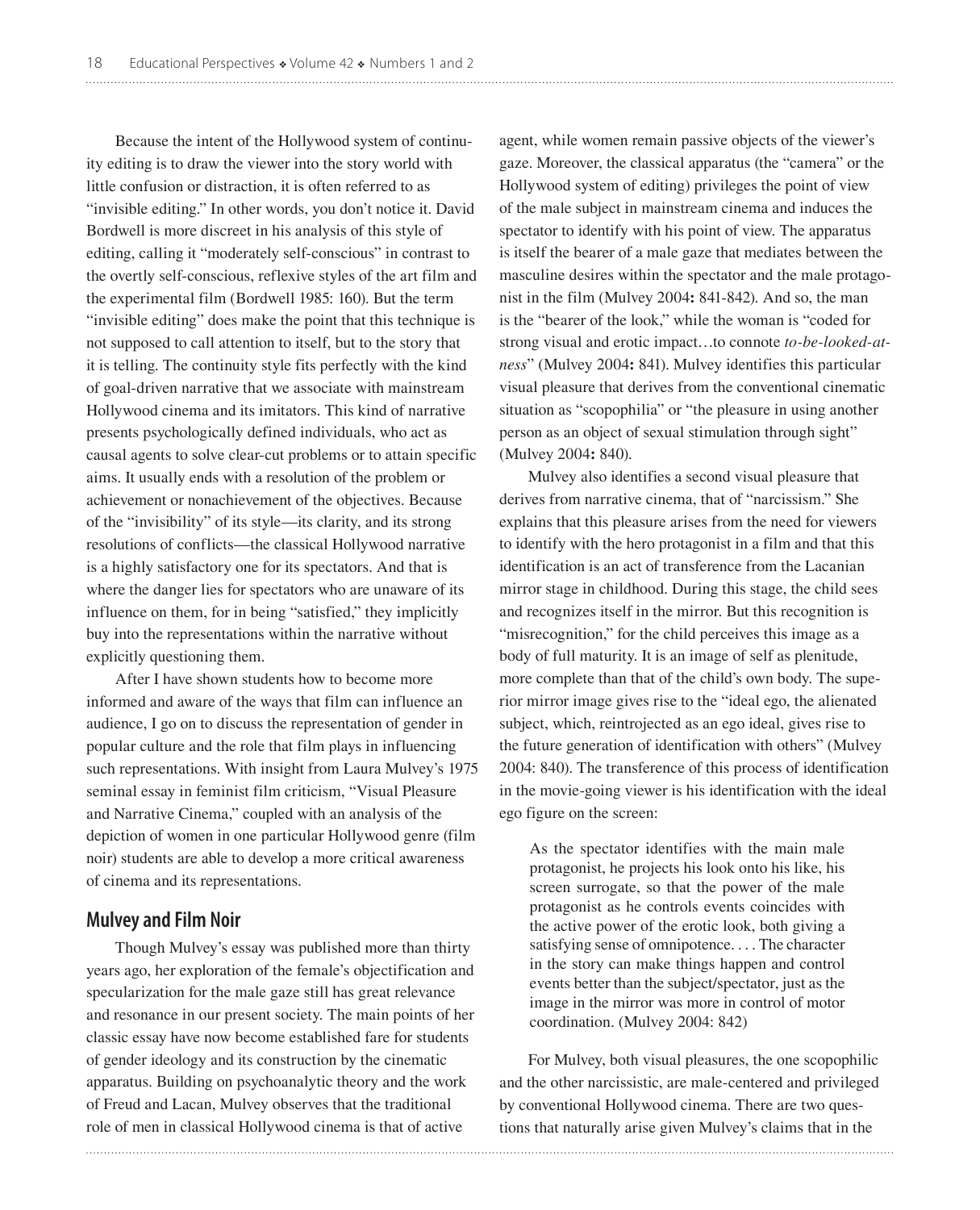Hollywood narrative female characters lack agency and that the apparatus spectatorially constructs a male gaze: 1) what about those films that have a strong female character as their protagonist, and 2) do women viewers identify with the male gaze and point of view that the apparatus constructs? Mulvey acknowledges that her essay doesn't take into account films that have women as their protagonists. Rather, she cites other critics like Pam Cook and Claire Johnston who argue that the female protagonist's agency is more apparent than real in a film such as *The Revolt of Mamie Stover* (Mulvey 2004: 842). She looks forward to future theorists tackling the problem, like Mary Ann Doane who argues, in *The Desire to Desire: The Woman's Film of the 1940s,* that the agencies of female protagonists in the 1940s Hollywood genre of the woman's film are ultimately constricted by the male satellites and by the traditional gendered roles of female protagonists—the wife, mother, mistress, daughter, girl in love, secretary, nurse, etc. (Doane 1987: 3-9).

Meanwhile, Mulvey addresses the sticky problem of the female spectator in another essay, "Afterthoughts on 'Visual Pleasure and Narrative Cinema': Inspired by King Vidor's *Duel in the Sun* (1946)." If narrative cinema privileges the male point of view and induces the viewer to identify with that point of view, does the "viewer" include female viewers? Mulvey contends that the position of the woman spectator as she watches mainstream narrative cinema only solidifies her secondary status in the culture. Mulvey sees two options for women viewers: they may either identify with the male camera and the male agent within the film (cross dressing) or they may identify with the female object within the film in a masochistic way. In either case, they are complicit in the construction of the dominant system of representation (Mulvey 1989: 35-36).

Mulvey's theories on visual pleasure in narrative cinema have remained at the forefront of discussions of gender politics in the media. They have spawned numerous commentaries that qualify, enhance, correct, reject, or complement her ideas. In modifying Mulvey's claims, these commentaries clarify the complicated agencies and subjectivities of female protagonists in the Hollywood film, and they illustrate the variety and complexity of responses that female viewers may have toward the depiction of male and female characters on the screen (See Bibliography).

A discussion of Mulvey's concepts in my film class, following as it does a discussion of the Hollywood system of

(invisible) editing and narrative, furthers students' awareness of how the cinematic apparatus constructs narrative by suturing the viewer into the point of view of the characters on the screen and naturalizing what those characters and their actions may represent. In the case of gender ideology, the cinematic apparatus privileges a male point of view and reinforces a male-empowered cultural system. To illustrate this lesson on gender ideology and cinema, we turn to a specific genre of film: film noir. Any Hollywood genre will do, but film noir is especially relevant since Mulvey herself uses it as an illustration of how the on-screen character of the femme fatale, a strong and independent woman, is ultimately punished for her challenge to male dominance and control. Again**,** we are speaking here of two kinds of control: the power of the look constructed by the apparatus and the power of the narrative and its resolutions. In the classic examples of film noir—John Huston's *The Maltese Falcon* (1941), Billy Wilder's *Double Indemnity* (1946), and Jacques Tourneur's *Out of the Past* (1949)—the protagonist, normally a male figure (a detective, insurance investigator, lawyer, etc), holds the power of point of view or subjectivity. But there is a twist in film noir. Though he is apparently the agent of the narrative and the bearer of the look, the protagonist is, in fact, being manipulated by the *femme fatale*. Implicitly, she is controlling the narrative, either as an accomplice who betrays him or as a slippery suspect who raises doubts about her guilt. However, the mechanism at work in both the apparatus and the narrative is to overturn her control by establishing the shift in the male character's agency and look from *faux* to real. He discovers her guilt and/or web of deceit and exposes her, and by resolving the narrative in the traditional way, he punishes the femme fatale. She is killed or sent to prison.

Wilder's *Double Indemnity* is a good example of this narrative pattern. Walter Neff, insurance agent, tells the story in retrospect through voice-over narration. He is the subject and agent of the narrative. His story begins when he meets Barbara Stanwyck's Phyllis Dietrichson in her home to renew her husband's automobile insurance. When he first sees her, his gaze takes in her seductive physical beauty. Phyllis asks him to prepare an accident insurance policy on her husband without her husband's knowledge. He refuses at first, but he falls in love with her and agrees to be her accomplice in crime. Neff tricks Phyllis's husband Dietrichson into signing the accident insurance policy. And when Neff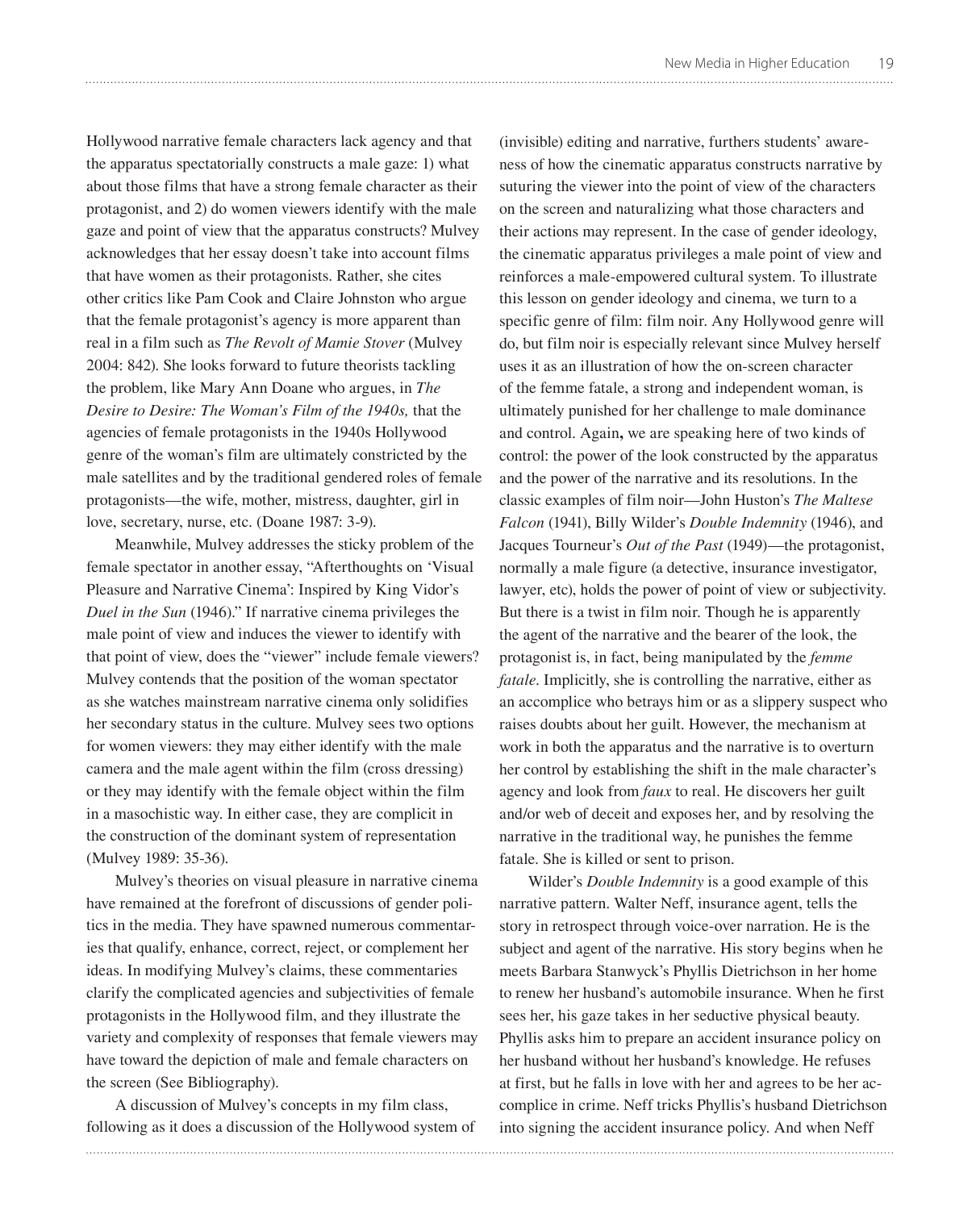and Phyllis kill Dietrichson, they set it up to look like a train accident, which activates the double indemnity clause on the policy. Up to this point in the narrative, Neff has supposedly been the one in charge, planning and executing the signing of the policy and the "accidental" death that follows. However, he discovers from Phyllis's step-daughter Lola that Phyllis may have killed Dietrichson's wife in the past in order to marry Dietrichson for his money, and that Phyllis is now seeing and arranging meetings with Lola's own boyfriend Nino Zacchetti. Neff realizes that Phyllis, in true femme fatale fashion, has been playing him for a fool, and now may be seducing and manipulating Zacchetti to murder him so she can have all of the money. With his newfound suspicions, Neff confronts Phyllis. He rejects her efforts to seduce him one last time, "Sorry, baby, I'm not buying." At this moment, Neff regains full control as he hovers over Phyllis, the camera in a high angle shot over his shoulder peering down on a vulnerable Phyllis as she looks pleadingly into his eyes. His own gaze, looking down into her eyes cancels her look as he shoots her. Though Neff's voiceover amounts to a confession that he is dictating to the insurance company's investigator, the confession is an act of his own choosing, just as he is responsible for saving Zacchetti from Phyllis's deadly web and returning the young man to the innocent and wholesome Lola.

A more extended discussion of film noir takes students beyond the Mulveyan example of the strong independent woman and the threat of being undercut by the male gaze in classic films of the genre. A glance at more recent film noir, called "neo-noir," gives students an awareness of the genre's transformation over time as cultural attitudes have changed. Students see how the femme fatale has gained the upper hand in the period after the feminist movements of the 1970s and 1980s. Lawrence Kasdan's *Body Heat* (1982) is a conscious revision of *Double Indemnity*. As we saw in the original, Barbara Stanwyck's femme fatale seduces the male protagonist, lures him into killing her husband, and tries to frame him or have him killed in turn; but when he discovers her scheme, he kills *her*. In *Body Heat*, however, by the time the male protagonist Ned discovers his betrayal by the femme fatale (played by Katherine Turner), he is already in prison serving time for the murder of her husband. Meanwhile, she has escaped to the sanctuary of a tropical island. Through a dissolve, the cinematic apparatus transfers Ned's look in prison when he discovers her deceit to *her* look

in a close-up as she lies on a beach sipping a daiquiri. The transference fixes her as the narrative's true agency and the film's ultimate bearer of the look—and the movie ends that way. Other neo-noir films with similar patterns of gender transformation include Paul Verhoeven's *Basic Instinct* (1992) with Sharon Stone, John Dahl's *The Last Seduction* (1994) with Linda Fiorentino, and Brian De Palma's *Femme Fatale* (2002) with Rebecca Romijn.

After exploring film noir and neo-noir, I return to Mulvey's "Visual Pleasure and Narrative Cinema" to remind students of the role that cinematic apparatus plays in constructing point of view, subjectivity, and a form of representation that is ideologically gendered. Mulvey's goal is to expose classical Hollywood cinema's emphasis on invisible editing and push for a more reflexive, self-conscious aesthetic that makes the viewer aware of film as a construct and attain a kind of Brechtian distance. Only then will the narcissism and scopophilia, the twin male-centered visual pleasures of classical cinema (according to Mulvey), be broken and challenged:

Playing on the tension between film as controlling the dimension of time (editing, narrative) and film as controlling the dimension of space (changes in distance, editing), cinematic codes create a gaze, a world, and an object, thereby producing an illusion cut to the measure of desire. It is these cinematic codes and their relationship to formative external structures that must be broken down before mainstream film and the pleasure it provides can be challenged. (Mulvey 2004: 847)

One kind of film narrative that tends to expose the "cinematic codes" of the classical Hollywood style is the art film, which my students and I explore at the end of the syllabus to reinforce the experience of film as a construction and how it affects the spectator.

## **The Art Film and** *Run Lola Run*

The art film emerged as a response and alternative to the Hollywood cinema. It includes the styles and narrative conventions that we associate with Soviet Montage and German Expressionism of the 1920s and 30s, Italian Neorealism of the 1940s, and the French New Wave of the 1950s and 60s, among others. Historically in America, the art film flourished from 1950 to the mid-1960s when foreign films, predominantly from Europe and Japan, played in US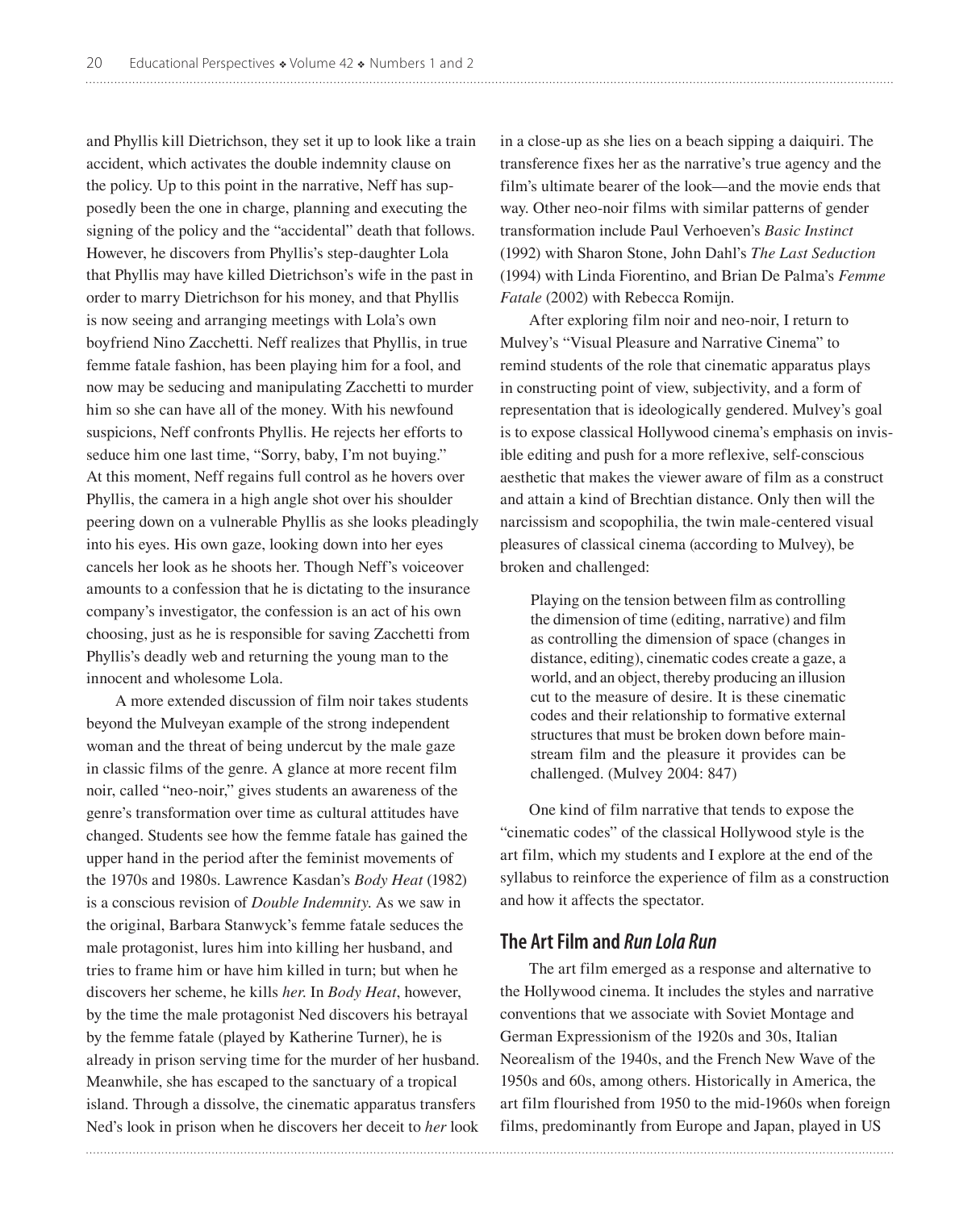"art houses" and appealed to college crowds and culture enthusiasts across campuses and in metropolitan areas. As a genre, the art film refers to any film that includes several of these characteristics or a wholesale focus on one or two of them: a self-conscious aesthetic such that the viewer is aware of the film as a film; the focus on a social problem or issue that remains morally ambiguous; the development of complex characters and a central interest in human relationships; a non-traditional narrative structure that may be developed by a non-linear chronology or by a disconnect between time and space; multiple protagonists and narratives rather than the single-protagonist of the classical narrative; and an ending that is open-ended with little or no resolution, unlike the satisfaction of closure characteristic of the classical Hollywood paradigm. Many foreign films and independent films embrace these characteristics, and even Hollywood films have since appropriated them into the classical narrative.

In my class, I treat students to a traditional art film from the 1950s/60s like Ingmar Bergman's *The Seventh Seal* (1957) or Jean-Luc Godard's *Breathless* (1959). The former is known for its self-conscious *mise-en-scène*, its stunning black and white cinematography, and its complex theme of a struggle for faith in a seemingly godless universe. The latter is recognized for its disjunctive editing, highly reflexive style, and characters who talk endlessly about doing something but who never do anything. For more recent examples, I like to engage students with the multiple narratives, fractured chronology, and problematic endings of Alejandro González Iñárritu's *Amores Perros* (2000) or with the forking path narrative and in-your-face cinematics of Tom Tykwer's *Run Lola Run* (1999). The latter is especially effective in summarizing for the student the overarching issue of spectatorship and its relation to apparatus, genre, and ideology.

*Run Lola Run* employs many of the characteristics of the art film. The film opens with a quotation from T. S. Eliot's "Little Gidding": "the end of our exploring will be to arrive where we started and to know the place for the first time." Through a voiceover, the film purports to deal with a philosophical issue concerning existence: "Who are we? Where do we come from?" From the outset**,** the film poses questions and issues for the viewer to consider during the film, demanding a form of critical detachment. Over the course of the film, the question of existence remains

open-ended. Another consideration is introduced by the voiceover**—**that the film we are about to watch will be like a game—"The ball is round. The game lasts 90 minutes. That's a fact. Everything else is pure theory. Here we go."

*Run Lola Run*'s narrative is composed of three versions of the same basic plot and presented in spectacular cinematic style. The spectator is aware that the film is continuously being constructed and that the "same" story can be presented in three different ways with three different endings. Basic to all three versions is the fact that Lola must come up with 100,000 deutsche marks in twenty minutes to save her boyfriend Manni from the mob he works for because he accidentally lost that money in a drug deal. All three versions share other common elements, but they are tweaked to provide three different endings. The film utilizes a dizzying array of cinematic techniques to express the film as a game: animation, shaky hand held camera, whirling circling motions, parallel editing, split screen, fast and slow speeds, freeze frame, quick zooms in and out, black and white cinematography (for flashback sequences), a variety of angles and distances, a pliable soundtrack, etc.

Although these characteristics position *Run Lola Run* as an art film, it nevertheless is an interesting hybrid of an art film that has strong classical Hollywood narrative elements. Students recognize, for example, that it employs a work goal within a deadline; a romance goal (Lola must save her boyfriend); strongly motivated characters; a progressive, linear development; and in the final, third version of the story, a clear and happy resolution in which Lola wins the money through legalized gambling and Manni recovers the lost money anyway, at the same time. The film also uses identificatory editing techniques in the classical style so that the viewer identifies and races with Lola to obtain the money and save Manni. And so my students and I shift constantly between analyses of *Run Lola Run*'s reflexivity, which distances, and its classicism, which simultaneously engages the viewer. In the end, however, the film leaves us with many questions that serve the ultimate intentions of the art film: are the characters' lives dependent on chance, accidental circumstances, or fate, or are they determined by their own motivations and desires? Or are their lives dependent on all of these factors at once? What do Lola and Manni learn in the first two versions that help them achieve the ending of the third version? Is the film just an exercise in the manipulation of its characters and their stories in order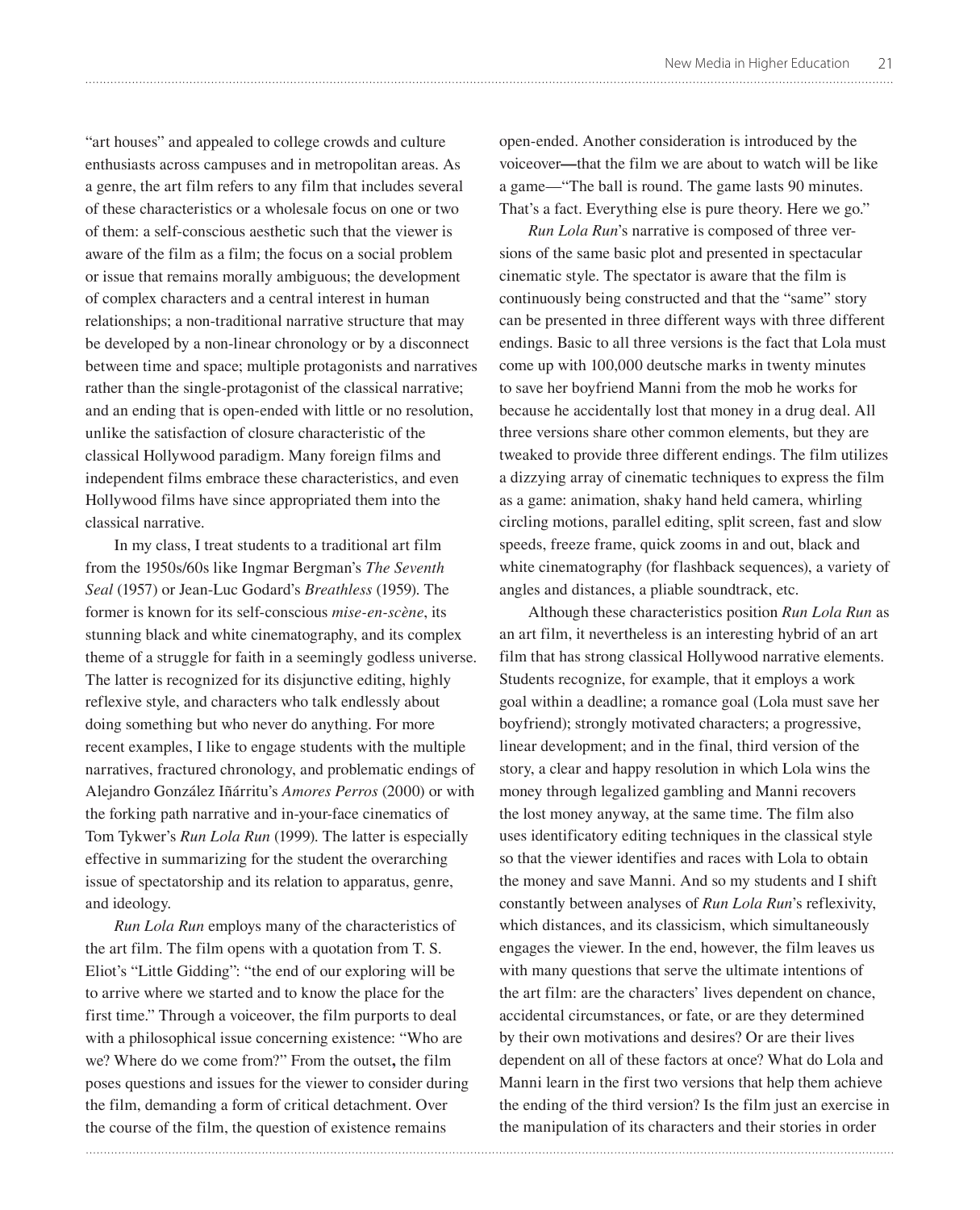to foreground the discourse or the *telling* of the story and not the story itself? Or are both the integrity of the story and that of the discourse preserved by the totality of the text? And what about the "philosophical" issues raised at the beginning of the film? And last, but not least, how does the film overturn traditional gender expectations? Who is the agent, subject, and hero of the film?

## **Conclusion**

Though we have come far from Bazin's championing of the contemplative deep focus cinematography with its attendant long take to the narrative systems conjoined in *Run Lola Run*, a postmodern hybrid that assumes a spectator already savvy to the ways of the apparatus and its representations, we have also come full circle to the beginning of this excursion where I expressed wonderment over my grandson's rapid fire engagement with his video game. For *Run Lola Run* is like a video game in its forking paths and narrative options. The multiple effects on the spectator engendered by *Run Lola Run*'s narrative—enthrallment, distancing, expectation, retardation, optional tracks, multiple endings, mixed media, pastiche, reflexivity—demand an active spectator, one who can choose to be immersed or detached, entertained or critically skeptical, or all of these at the same time. After exploring the work of the cinematic apparatus, genre and ideology, many of my students tell me at the end of the semester that they cannot watch a film in the same way, that they are now constantly aware of the apparatus as it constructs narrative and point of view. I reassure them and reply that the next step is to move beyond this divide between themselves and the film to where they can *choose* to be under the film's spell and critical of it *at the same time*, to experience a double perspective in front of the screen imaginary and its representations. Though they are complicit, they *know* that they are and can break the spell at any time. My hope is that they can learn to do this both in the theatre and out of it as well.

#### **References**

- Bazin, A. (2004). The Evolution of the Language of Cinema." In Leo Braudy & Marshall Cohen (Eds.), *Film Theory and Criticism, Sixth Edition*, pp. 41–53. New York: Oxford University Press.
- Bordwell, D. (1985). *Narration in the Fiction Film.* Madison: University of Wisconsin Press.
- Doane, M. A. (1987). *The Desire to Desire: The Woman's Film of the 1940s.* Bloomington: Indiana University Press.
- Mulvey, L. (1989). Afterthoughts on 'Visual Pleasure and Narrative Cinema' Inspired by King Vidor's *Duel in the Sun* (1946). *Visual and Other Pleasures.* Bloomington: Indiana University Press, 29–38.
- Mulvey, L. (2004). Visual Pleasure and Narrative Cinema. In L. Braudy & M. Cohen, (Eds.), *Film Theory and Criticism, Sixth Edition*, pp. 837–848. New York: Oxford University Press.

#### **Bibliography: Further Readings**

#### **Textbooks**

- Bordwell, D. & Thompson, K. (2008). *Film Art, An Introduction, Eighth Edition*. New York: McGraw-Hill.
- Corrigan, T., & White, P. (2009). *The Film Experience, An Introduction, Second Edition*. Boston: Bedford/St. Martin's.

#### **New Media**

- Chun, W. H. K. & Keenan, T. (2005). *New Media, Old Media: A History and Theory Reader.* New York: Routledge.
- Lister, M., Dovey, J., Giddings, S., Grant, I., & Kelly, K. (2008). *New Media: A Critical Introduction,* 2nd Edition. New York: Routledge.
- Egenfeldt-Nielsen, S., Smith, J. S., & Tosca, S. P. *Understanding Video Games: The Essential Introduction.* New York: Routledge.

#### **Classical Hollywood Cinema/The Art Film**

- Bordwell, D. (2006). *The Way Hollywood Tells It: Story and Style in Modern Movies.* Berkeley: University of California Press,
- Bordwell, D. (2004). The Art Cinema as a Mode of Film Practice. In L. Braudy & M. Cohen (Eds.), *Film Theory and Criticism, Sixth Edition*, pp. 774–782. New York: Oxford University Press.
- Bordwell, D., Staiger, J., & Thompson, K. (1985). *The Classical Hollywood Cinema: Film Style and Mode of Production to 1960.* New York: Columbia University Press.
- Gaines, J. (1992). *Classical Hollywood Narrative: The Paradigm Wars.* Durham: Duke University Press.
- Siska, W. C. (1988). The Art Film. In W. D. Gehring (Ed.), *Handbook of American Film Genres*, pp. 353–370. New York: Greenwood Press.
- Thompson, K. (1999). *Storytelling in the New Hollywood: Understanding Classical Narrative Technique.* Cambridge: Harvard University Press.

#### **Mulvey and Her Commentators**

- Arbuthnot, L. & Seneca, G. (1990). Pre-Text and Text in *Gentlemen Prefer Blondes.* In P. Erens (Ed.), *Issues in Feminist Film Criticism,* pp. 112–125*.* Bloomington: Indiana University Press.
- Carroll, N. (1996). The Image of Women in Film: A Defense of a Paradigm. *Theorizing the Moving Image*. New York: Cambridge UP, 260-274.